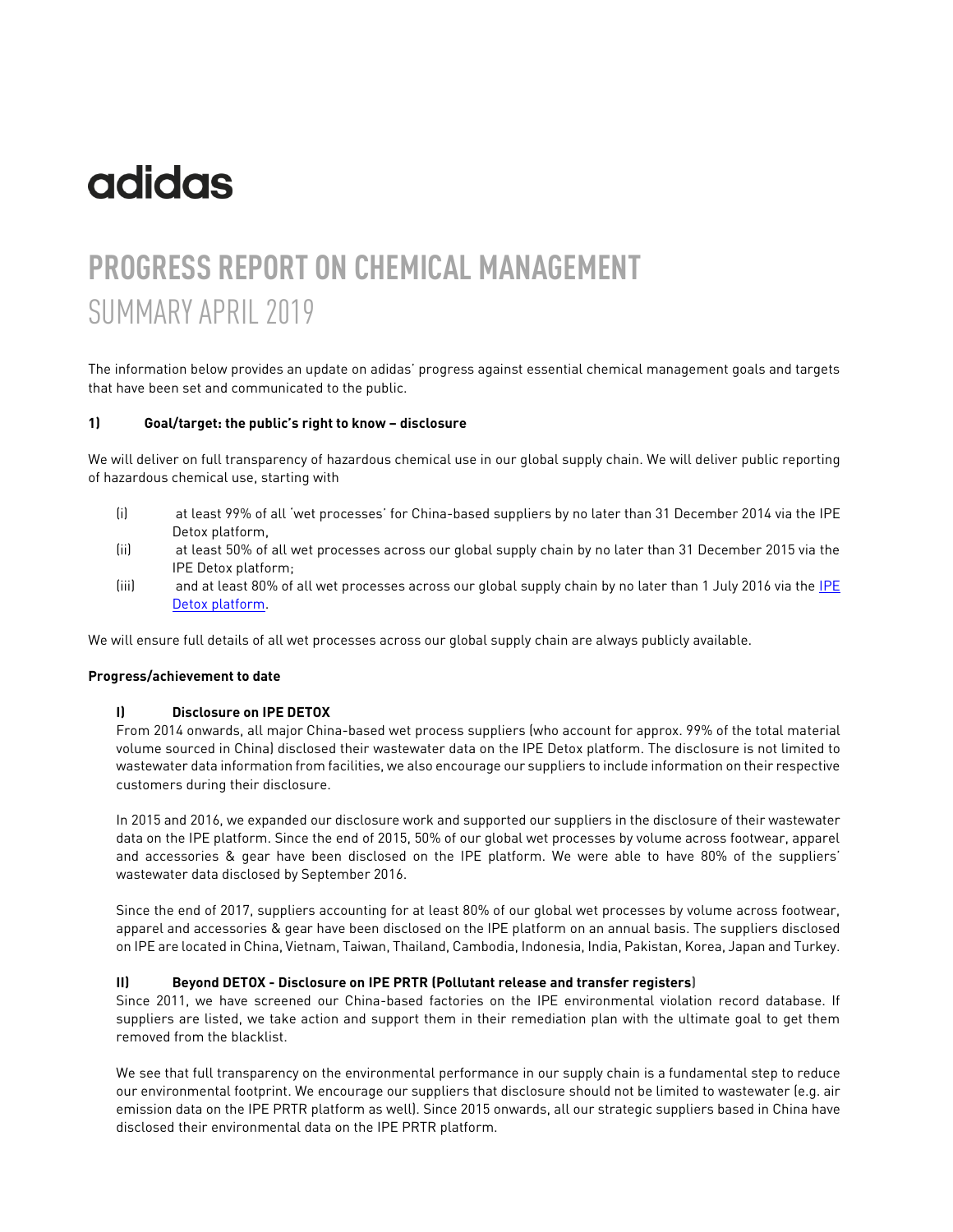In the latest IPE report '[Greening the Supply Chain](http://wwwoa.ipe.org.cn/Upload/201610280455082261.pdf)' issued in 2018, adidas ranked as Top 10 in the Corporate Information Transparency Index (CITI) in the apparel and footwear industry. It gives us external recognition for our global environmental program and our disclosure work on transparency.

To further strengthen our leadership role in supply chain transparency and environmental management, we have made our China suppliers' list publicly-available on IPE's Green Supply Chain map [\(GreenSupplyChainMap\)](http://wwwen.ipe.org.cn/MapBrand/Brand.aspx). This application monitors the real-time environmental emissions of our China-based facilities.

# **III) Global Supplier list**

In order to further enhance transparency for all our stakeholders, we have expanded our publicly available supplier list with the strategic T2 wet process suppliers since 2014. It is shared on our website [\(T2 wet process supplier list\)](https://www.adidas-group.com/en/sustainability/compliance/supply-chain-structure/).

#### Detox protocol/findings to date:

The vast majority of Detox priority chemicals have either been used in production processes unintentionally (as part of auxiliaries and dyestuffs) or have been effectively removed in wastewater treatment processes, as test results are mostly ND (not detectable). Those chemicals include: phthalates, brominated and chlorinated flame retardants, azo dyes, organotin compounds, chlorinated solvents, chlorophenols, SCCPs, heavy metals (lead, mercury, chromium (VI)), cyanide and APEOs/NPEs. Some heavy metals have been detected at levels significantly lower than the applicable national standards in treated wastewater, including cadmium, antimony, arsenic, chromium (total), cobalt, copper, nickel, zinc and manganese. Not all heavy metals have come from production materials. Some of the heavy metals, such as manganese and zinc, have probably been introduced from incoming water. Antimony is used as a catalyst in the polyester polymerisation process, and, as reported, an economically viable alternative is not yet available.

#### **2016**

#### **ZDHC Wastewater Guideline Development**

In 2016, we contributed to the development of the ZDHC (Zero Discharge of Hazardous Chemicals) Wastewater Guidelines, which were officially released in November 2016. This document provides an international wastewater standard with the goal to harmonise the process, sampling, test methods and TLVs [\(ZDHC Wastewater Guidelines\)](http://www.roadmaptozero.com/programme/wastewater-quality/).

# **2017**

#### **Adopting the industry standard and going beyond legal requirements**

To continue with the elimination of hazardous chemicals from the production processes, we strengthened our wastewater monitoring approach in our supply chain by adopting the ZDHC Wastewater Guidelines. In 2017, all our strategic suppliers have been required to test their wastewater according to the ZDHC Wastewater Guidelines twice a year. All wastewater test results have to be disclosed on the IPE DETOX platform and the ZDHC Gateway platform.

According to the latest wastewater test results, the majority of our facilities meet the local legislation or the requirements of the wastewater treatment plant. However, suppliers face challenges in fulfilling the aspirational level of the ZDHC Wastewater Guidelines by 2020. We are now closely working with our suppliers to develop and implement corrective action/remediation plans to close the gap as soon as possible.

#### **2018**

# **Partnering with Sustainable Textile Solution (STS) to close the gap for suppliers in achieving ZDHC waste water requirements**

To support our supply chain partners in achieving the aspirational level of the ZDHC waste water guidelines, we partnered with STS to conduct feasibility studies for 20 strategic suppliers located in 4 key production countries. The major purpose of this scheme is to support our suppliers to improve their input chemical management, waste water treatment technology and management by understanding their area of improvement and by developing potential solutions.

#### **2019 and beyond**

We are intensively working on our goal to continuously reduce our chemical footprint along the whole value chain. In the next 5 years, we intend to enhance the involvement of chemical management requirements into our business plan.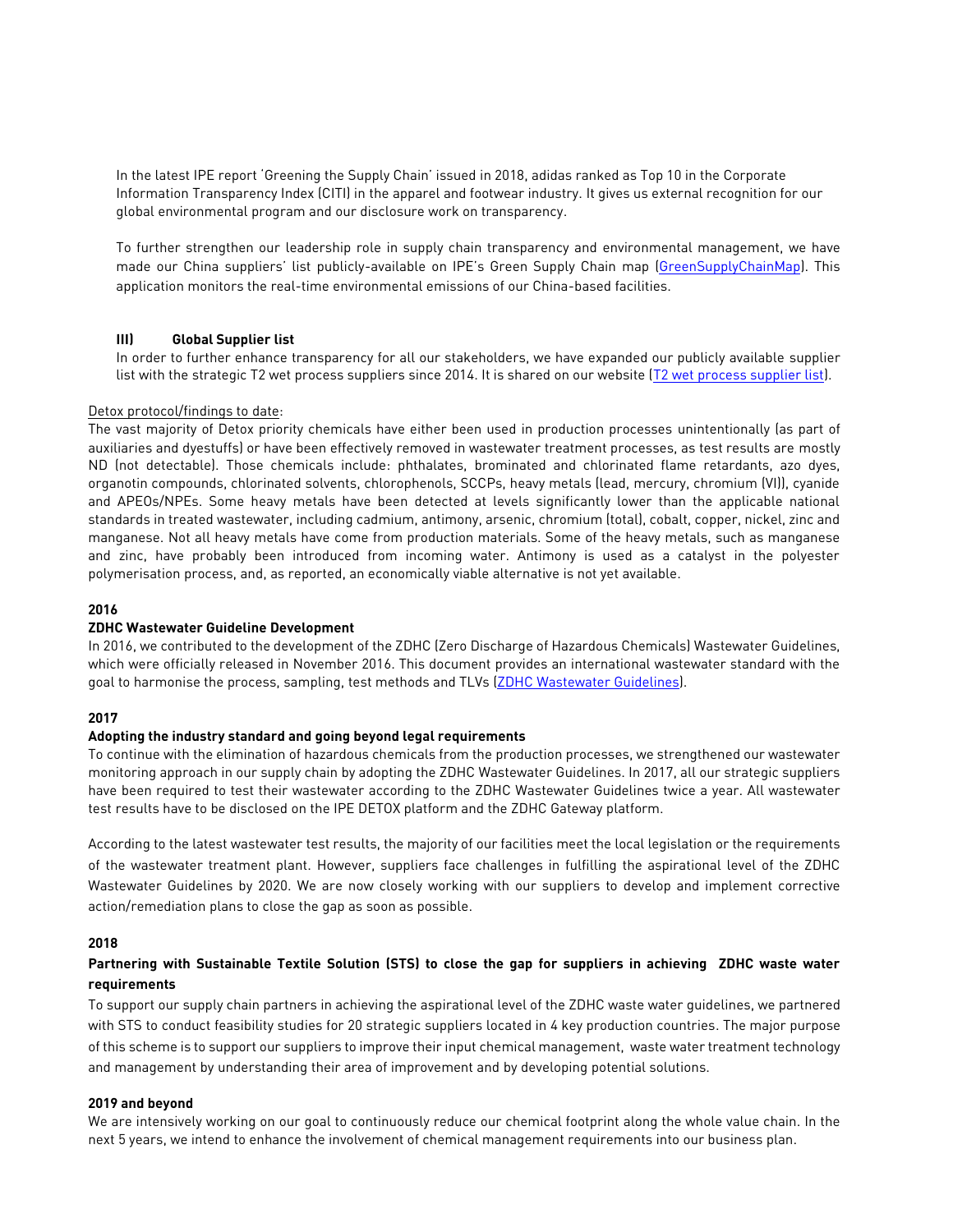# **2) Goal/target: PFC elimination**

As adidas is fully implementing the precautionary principle, we publicly committed to eliminating all long-chain (i.e. C7, C8 and longer) PFCs (defined as all poly- and perfluorinated substances and their precursors and metabolites) by no later than 1 January 2015 (across all products we produce or sell globally). The elimination of all PFCs used in any of the products we sell will be supported by the following next steps:

- i. adidas has committed to being 90% PFC-free as of 15 June 2014;
- ii. adidas has committed to eliminating any other PFCs in any of the products adidas produces and/or sells across its global supply chain, and to be at least 99% PFC-free by no later than 31 December 2017;
- iii. documentation of how PFCs have been substituted with safer alternatives and publication of these case studies via the online Subsport.org platform;
- iv. implementation of a rigorous system of control to ensure that no traces of PFCs find their way into our supply chain in line with the above;
- v. working in partnership with our supply chain and other global industry leaders to accelerate the move to non-PFC technologies.

# **Progress/achievement to date**

In 2016, we have successfully built in-depth chemical expertise in our teams and strengthened our research capacities for finding PFC alternatives which meet our high performance and quality standards for apparel, footwear and sporting goods providing water repellency. We are constantly and carefully testing alternative concepts to achieve our commitment and provide the best products to our consumers. We also work in close collaboration with leading chemical companies to explore formulations which are still in the R&D phase.

However, the transition to PFC-free finished products continues to cause challenges, taking into consideration our diverse product portfolio in footwear, apparel and accessories, and our global supply chain.

During the initial R&D phase, we found performance differences in lab vs. wear tests. Therefore, we had to adjust our overall testing procedure. At the same time, we also detected differences in the performance of the same PFC-free solution from one supplier to another. With the support of our in-house production specialists from the manufacturing excellence team, these initial application issues have been solved.

We also realised that, due to the newness of certain alternatives, application processes had to be adjusted significantly. With our technical team, we supported our material suppliers in adjusting key production processes and applied them across the supply chain.

Through our research and innovation efforts, we have achieved significant progress towards developing PFC-free waterrepellent materials which meet our standards for many of our product types, in order to provide consumers with waterrepellent equipment for apparel, footwear and sporting goods.

We have been successful in applying PFC-free solutions as water-repellent finishes to many different end uses, especially in lifestyle and entry-level performance products. We now have 48 approved PFC-free solutions.

At the same time, extensive training and education efforts have been undertaken internally with our product development teams and with our suppliers to ensure that PFCs are only used as exceptions, when it is absolutely necessary to achieve the highest performance level.

As there are no global standards to define 'PFC-free', we have developed and implemented an adidas PFC-free policy in early 2016 and updated this policy in September 2018 with the Version 2.0:

- It summarizes the most up-to-date findings of our research work and describes a sophisticated procedure to ensure compliance with our PFC-free program and eliminates the intentional use of PFCs. The policy covers the full supply chain, end to end: from input chemistry to production through to the final product.
- We have engaged with universities, leading testing laboratories and many other stakeholders to identify the right tests in the right place to ensure compliance throughout our supply chain.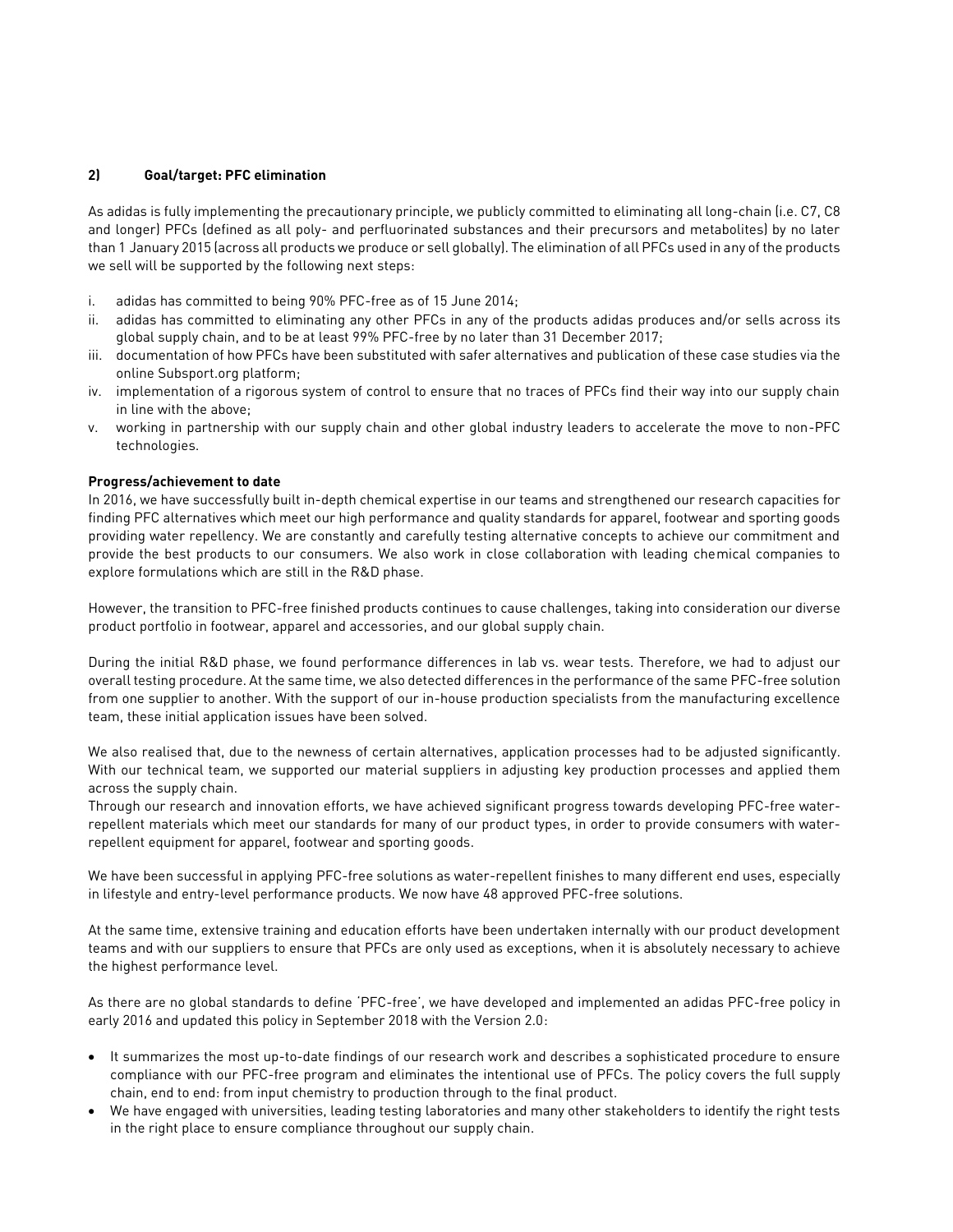• The policy provides an approved list of formulations to be used by all adidas suppliers as well as an approved list of suppliers who meet our requirements to produce PFC-free products.

We have been testing not only the newly developed materials on their content of fluorinated compounds, but also established smart end-to-end testing: every PFC-free formulation that is used to produce the water-repellent materials is tested. This test for fluorinated compounds is also applied to every newly developed material containing water-repellent treatments, as well as to finished garments using a random-test approach. Overall we carried out more than 1500 tests.

In our continuous efforts to create further transparency in our supply chain, we also detected PFCs in processes where we did not expect them. One area is the manufacturing of some of our PU synthetics which are used in a wide range of our footwear materials. By working closely with our suppliers, we have been able to eliminate the use of PFCs for these applications (See the [Chemical Management Progress Report from April 2018\)](https://www.adidas-group.com/media/filer_public/32/97/32973aed-afe6-4770-ad3a-d8e83d13e346/progress_report_on_chemical_management_2018.pdf).

All these steps and achievements have been crucial to successfully achieve our PFC-free commitment which we gave in 2013. By the end of 2017, more than 99% of our products are PFC-free.

# **Beyond 2017/18:**

- We will continue in upholding our previous commitment and related efforts in maintaining our success of more than 99% of our products sold being PFC-free. This includes the continuous improvement of the performance of our PFC-free products.
- We will report on the current status of our PFC-free product share on a yearly basis.
- For high end-performance products we will be proactively searching for suitable alternatives in close collaboration with academia and thought leaders with profound technical expertise. This includes our continued work with Gore™.
- We will continue to raise our voice as an industry leader and share key findings of our PFC-free approach with the industry through conference presentations and through sharing best practices (See the [Chemical Management](https://www.adidas-group.com/media/filer_public/32/97/32973aed-afe6-4770-ad3a-d8e83d13e346/progress_report_on_chemical_management_2018.pdf)  [Progress Report from April 2018\)](https://www.adidas-group.com/media/filer_public/32/97/32973aed-afe6-4770-ad3a-d8e83d13e346/progress_report_on_chemical_management_2018.pdf).

#### **3) Communication with suppliers and capacity building**

We see the need for pragmatic and implementable chemical management tools for our suppliers that can be used to efficiently reduce the environmental footprint in our supply chain. As one of the committed brands to eliminate the discharge of hazardous chemicals, we work closely with our supply chain partners to make sure that best practices and the existing chemical management tools are truly implemented.

#### **Progress/achievement to date**

# **2014**

# **Chemical Management Guideline (CMG)**

We developed in 2014 an innovative capacity-building program for suppliers, called the Chemical Management Guideline (CMG). The guideline was developed in close collaboration with the chemical company Huntsman Textile Effects, who contributed their extensive expertise in chemical management at textile mills. Workshops were conducted by Huntsman across all strategic apparel material suppliers in order to train them on this new tool and approach.

# **2016**

# **Program refinement and strengthening the industry collaboration**

To assist suppliers to continuously enhance their chemical management program, we refined our training on the Chemical Management Guideline e. g. by including previous audit findings & best practices.

Additionally, together with our suppliers, we have re-iterated our commitment to phase out PFCs and to further improve our global chemical footprint and transparency at several public-facing conferences and supplier events around the world. As a major player in the sporting goods industry, we truly believe that our commitments and holistic chemical management program will lead to changes in the entire footwear and apparel industry. See 2016 Sustainability Progress\_Report and [ECHA\\_Guest\\_Column.](http://newsletter.echa.europa.eu/home/-/newsletter/entry/1_16_innovation-transparency-and-collaboration)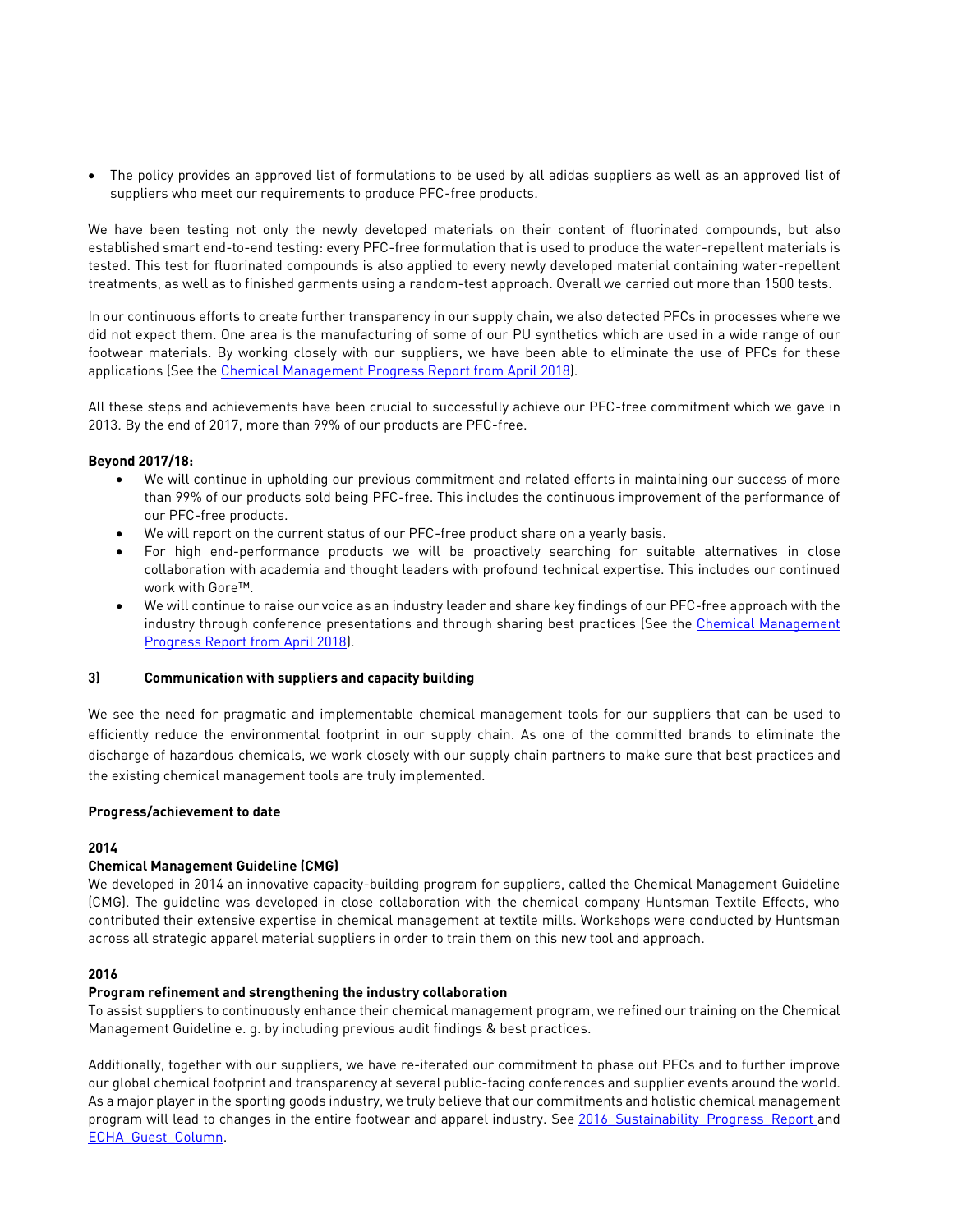# **2017**

# **Continuous industry engagement: Harmonization of the ZDHC audit protocol with SAC HIGG FEM 3.0**

The industry-wide alignment on an assessment protocol for the chemical management is a significant step forward to drive best practice implementation at the suppliers. We have been heavily involved in the development and harmonization process of the chemical management audit protocol from the Facility Environmental Module (FEM) 3.0, which was officially released in 2018 by the Sustainable Apparel Coalition (SAC). The implementation of a standardized and harmonized assessment tool in the industry enables a consistent evaluation on suppliers chemical management performance across the value chain.

# **2019 and beyond**

In 2018, we reviewed our chemical management training programs and collected lots of valuable feedbacks from various stakeholders on how to strengthen our capacity-building programs.

One particularly important task is to further strengthen the practical elements in our training programs, which can create direct impact on supply chain. Further refinement of our chemical management training programs is ongoing and more comprehensive programs will be rolled out to our key suppliers from 2020 onwards.

# **4) Chemical input management – bluesign and MRSL**

# **Progress/achievement to date**

In 2016, we further strengthened our focus on chemical input management. As part of our partnership with bluesign®, we continued to record the chemical inventory of our strategic apparel material suppliers and started to set targets for the use of bluesign-approved chemicals. They are actively using the bluesign® bluefinder positive chemistry database in their day-to-day chemical selection. The ease of use of this simple tool accelerates the use of more sustainable chemistry significantly. The bluesign® bluefinder tool is based on the strict bluesign systems substances list [\(BSSL\)](https://www.bluesign.com/de/business/downloads).

We met our 2018 target of '72% of auxiliaries and 86% of dyestuffs to be bluesign-approved'. The suppliers actually exceeded this target: 76% of auxiliaries and 87% of dyestuffs are now bluesign-approved. Looking forward, our 2019 targets for our strategic apparel material suppliers are: 77% of auxiliaries and 88% of dyestuffs becoming bluesign approved.

The chemical inventory of those suppliers who produce more than 85% of our apparel material volume was recorded twice in 2018, in order to monitor their progress. The chemical inventory was recorded and monitored for the full production volumes of the suppliers.

Additionally, we further collaborated with the ZDHC organization and have contributed to the first industry-wide Manufacturing Restricted Substances List (MRSL), an important breakthrough in the industry. In 2015, the MRSL was further extended to cover leather processes and will be continuously updated. The MRSL is a strong base for the industry to start managing the chemical input in a harmonised manner.

In 2016 and 2017, we contributed to the MRSL Conformance Guidance, a highly sophisticated document that aims to support the implementation of the ZDHC-MRSL, which was released in June 2017. In 2017 we continued our efforts by contributing to the development of a transparent and credible MRSL update process precisely described in the "Updating the MRSL – Principles & Procedures" guidance document, that was released in January 2019.

We have started to implement the ZDHC-MRSL and have set it as a basic expectation for our suppliers. The communication, supported by adidas internal hands-on guidance documents, was released to all T2 wet process suppliers in July 2016. In 2017 we have collected signed ZDHC-MRSL acknowledgement letters from our T2 wet process suppliers (in total more than 290 suppliers). In 2018, we analysed the feedback of our suppliers on the MRSL acknowledgement letters and now aim to build an automated system to monitor and track supplier compliance with the MRSL. Starting in 2019, we will run a pilot with the majority of our strategic apparel material suppliers at tier 2 level that will help us to define an highly advanced MRSL monitoring and tracking strategy. [ZDHC MRSL](http://www.roadmaptozero.com/fileadmin/pdf/MRSL_v1_1.pdf)

You will find more information about our comprehensive chemical management program on our website: Chemical [Footprint.](http://www.adidas-group.com/en/sustainability/products/chemical-footprint/)